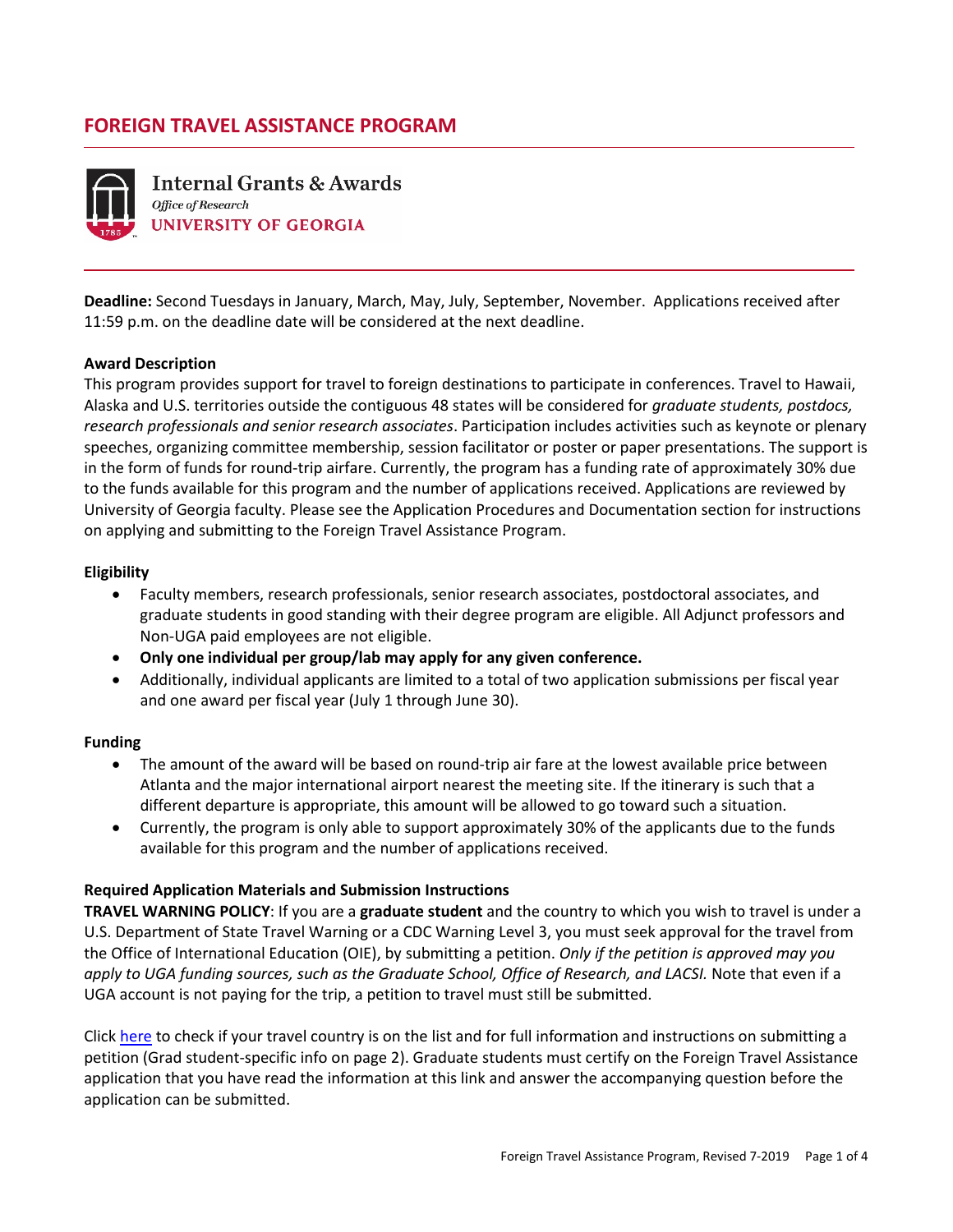The following two items are needed for a complete application. Please do not include your TA or ticket receipts.

- 1. Foreign Travel Application [Apply here.](http://form.jotform.us/form/51663778577170) Once submitted, you will receive an email confirmation to the email listed on your application. Your unit head or major professor will also receive a copy of your submission to verify that he/she approves of the evaluation of the conference and the applicant's participation in the conference. In the case of graduate students, the major professor certifies that the student is in good standing with the degree program.
- 2. Documentation of Participation (for example, copy of invitation or acceptance). This must be included or your application cannot be submitted. The documentation needs to be translated into English if applicable. If you have not received official acceptance then submit your application by uploading any supporting documentation (a paragraph explaining the situation, email correspondence with conference organizers, receipt of abstract submission, etc.). If awarded, the funds will be contingent on receipt of the official acceptance or invitation.

#### **Evaluation Criteria and Procedures**

- Eligible conferences are formal events where researchers/scholars present results, conduct workshops and other activities (such as music or dance performances). Requests will be evaluated competitively, with priorities based on (a) the caliber of the meeting and (b) the significance of the individual's participation.
- International meetings receive a higher priority than a foreign national meeting.
- An invited keynote speaker or speaker on a main program and accepted refereed papers receive higher priority than poster or paper presentations.
- Reviewers will use their knowledge of academic conferences together with the information provided in the application to assign scores. Therefore, it is important to use the application - especially the "Conference and Participation Evaluation" on page 2 - to communicate the merit of your participation to the reviewers.

## **Award Procedures and Conditions - I have been awarded. Now what do I do?**

- 1. You must create and submit a Travel Authorization prior to your trip. Complete University of Georgia Electronic Travel Authority (TA) for the airfare only. **Your business office should assist you in preparation of the TA.**
	- a. The Electronic Travel Authority can be found by logging in here: <https://financials.onesource.uga.edu/>
	- b. Helpful Hints:
		- i. Enter the Account Number provided in your award letter.
		- ii. Enter "Foreign Travel" in the Description and Comments section.
		- iii. Once the TA is complete forward to Nanette Roberts.
		- iv. Be sure to keep a copy for future reference.
- 2. Claiming funds: Then you will create and submit an Expense Report in UGA's Financial Management System. A link to the Training Library is provided below to assist you with this. You should review [Working with Travel Authorizations](https://training.onesource.uga.edu/UPK_Training/OneSourceOL/Publishing%20Content/PlayerPackage/index.html?Guid=f6b49935-f44a-4262-af6d-9be98c2d6dd9) and [Working with Expense Reports.](https://training.onesource.uga.edu/UPK_Training/OneSourceOL/Publishing%20Content/PlayerPackage/index.html?Guid=6b5d45be-e8ac-4161-aae0-080f545714b6) You may also consult your departmental business office, as they are familiar with the process. In order to be reimbursed for your airfare, all UGA policies and procedures must be followed. If you have questions regarding your award, please contact [ovprip@uga.edu.](mailto:ovprip@uga.edu)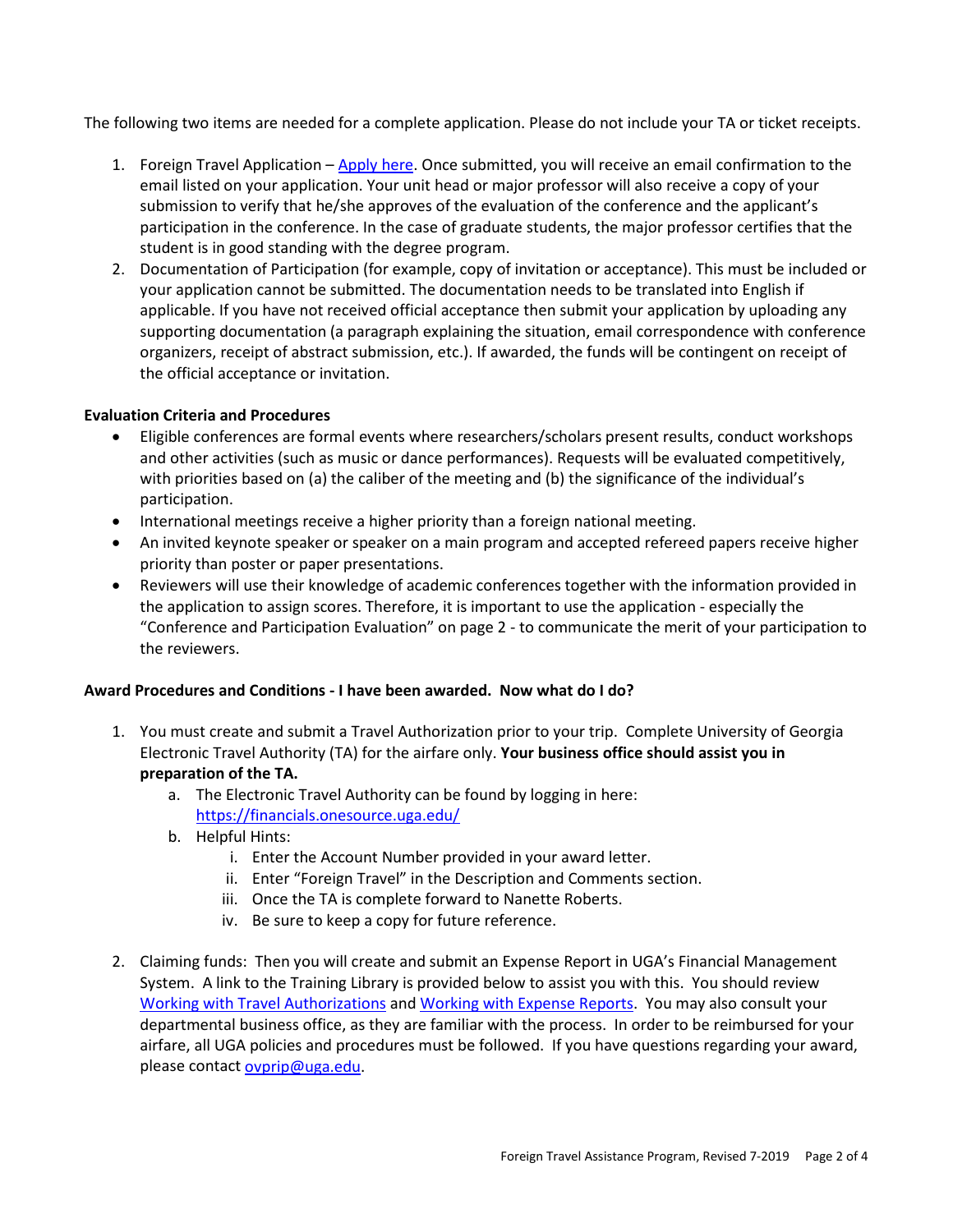If you receive your Foreign Travel award after your TA was submitted and/or after you have already taken your trip you can be reimbursed by:

- If your TA has been submitted, you can ask the Travel and Encumbrance department to add UGARF's account number to the TA for the amount of your award.
- If you have already traveled and been reimbursed, have your business office submit a GL journal in OneSource to reallocate the charge to the Foreign Travel Chart string. The business office may contact Nanette Roberts in Office of Research on how to move the expense over to UGARF's account.

# Training Library:

[https://training.onesource.uga.edu/UPK\\_Training/OneSourceOL/Publishing%20Content/PlayerPackage/data/toc](https://training.onesource.uga.edu/UPK_Training/OneSourceOL/Publishing%20Content/PlayerPackage/data/toc.html) [.html](https://training.onesource.uga.edu/UPK_Training/OneSourceOL/Publishing%20Content/PlayerPackage/data/toc.html)

For UGA Travel Policies and Procedures, please refer to the Finance and Administration Policy and Procedure Library: [http://policies.uga.edu/Travel/.](http://policies.uga.edu/Travel/)

## **Contact for questions regarding this Foreign Travel program:** [ovprip@uga.edu](mailto:ovprip@uga.edu)

# **FAQs**

• *I need to apply for assistance but I will not have my documentation of participation until after the Foreign Travel application deadline for my travel dates. What should I do?* 

Try to get at least an email correspondence regarding your participation in the conference. If that is not possible, go ahead and submit your application with a note explaining the situation and you will submit your documentation when you receive it. If awarded, you will be required to provide the documentation before you can access the award.

- *What happens if my application is submitted late?*  Late applications (those submitted past 11:59 pm on the deadline date) will be considered in the next deadline cycle.
- *I am travelling in January 2020. When can I apply to Office of Research's Foreign Travel Assistance Program?*

*Applicants can apply to a deadline up to four months in advance of their travel. If you are travelling in January 2020 you can apply in the September 2019, November 2019 or January 2020 deadline cycles.* 

- *If I am awarded, what is the process for using the funds for my travel?*  See the "Award Procedures and Conditions" section of the guidelines. Your award letter will also contain instructions and guidance.
- *I have already submitted a Travel Authority for this trip on a different Chart String than the one in my award letter. May I use the existing Travel Authority or must I submit a new one?* You may use an existing Travel Authority as long as it is the same trip. There is no need for a new one.
- *I have already received reimbursement from another source. How may I utilize this award?* You may have your business office submit a GL journal in OneSource to reallocate the charge to the Foreign Travel Chart string.
- *Why was I not funded?*